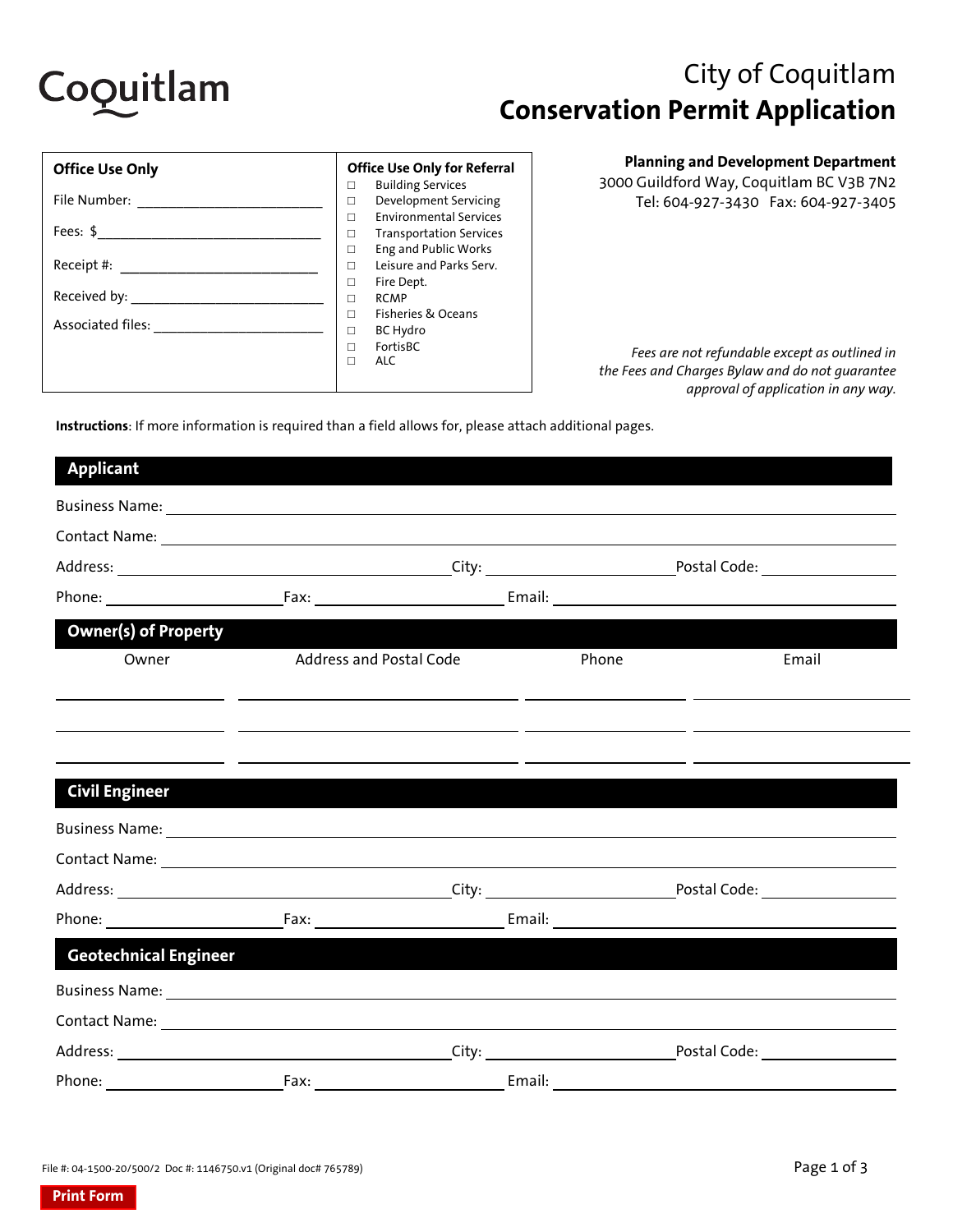#### **Property Description**

| Property Identification Number(s):       |  |                   |                                                                                                                      |
|------------------------------------------|--|-------------------|----------------------------------------------------------------------------------------------------------------------|
|                                          |  |                   |                                                                                                                      |
| Legal Description:                       |  |                   |                                                                                                                      |
|                                          |  |                   |                                                                                                                      |
| Lot Dimensions: Lot size: $\mathsf{m}^2$ |  | Lot frontage: m m | Lot depth: and the state of the state of the state of the state of the state of the state of the state of the s<br>m |
| Official Community Plan Designation:     |  |                   |                                                                                                                      |

### **Proposal**

Describe the proposed project (add description on supplemental sheets as necessary):

#### **Other applications being submitted concurrently:**

| Type (e.g. Development Permit, OCP Amendment, Subdivision) | <b>Application Number</b> (completed by staff) |
|------------------------------------------------------------|------------------------------------------------|
|                                                            |                                                |
|                                                            |                                                |
|                                                            |                                                |

Describe the proposed development project, if any:

## Estimated Cost of Earthworks:

| <b>Existing Land Uses</b>                             |  |
|-------------------------------------------------------|--|
| On-site: <u>_______</u>                               |  |
| Uses adjacent to the site: Uses adjacent to the site: |  |
|                                                       |  |
|                                                       |  |
| Adjacent Zones:                                       |  |